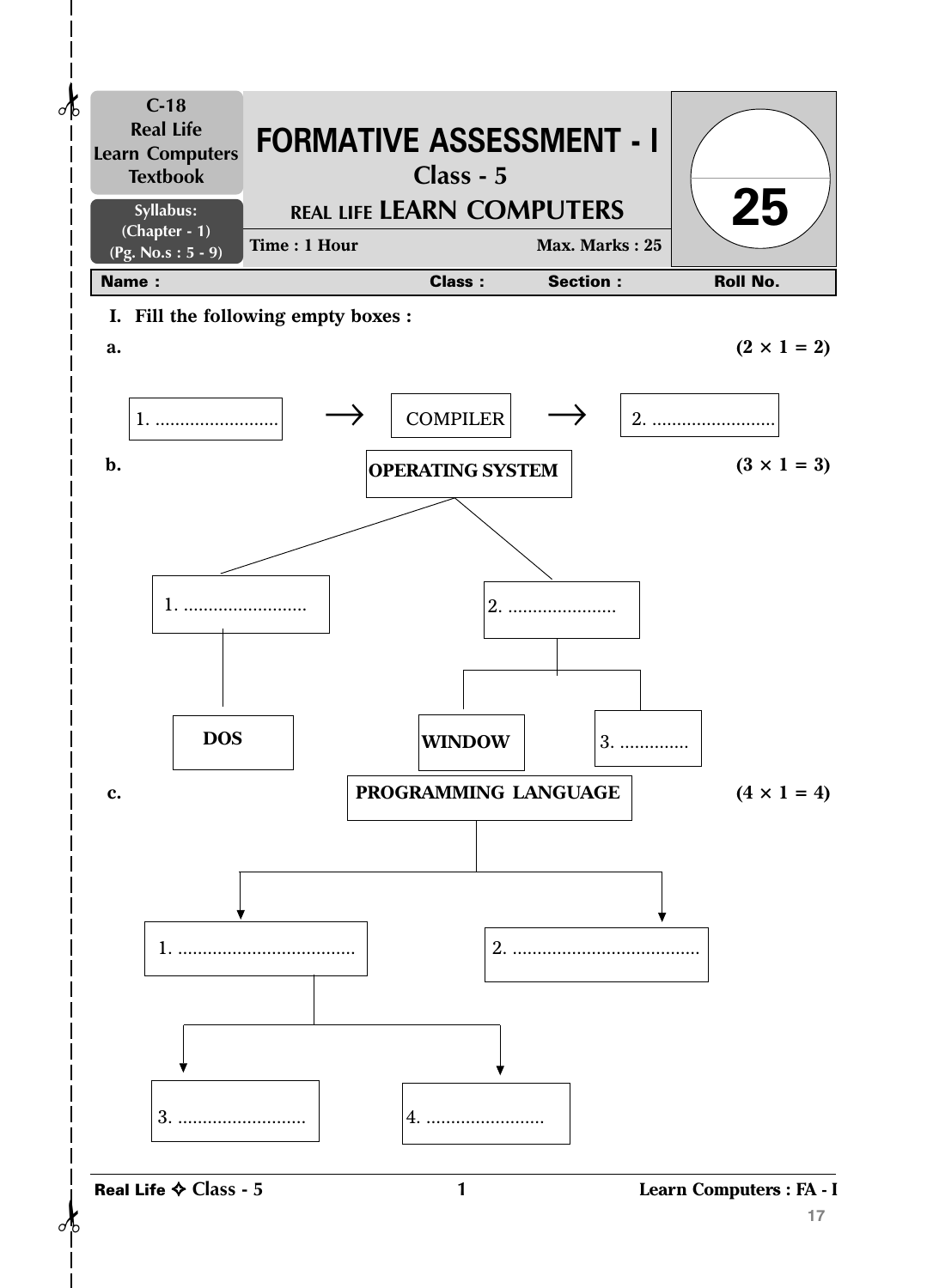

**e.**  $(2 \times 1 = 2)$  $\boxed{\leftarrow}$   $\boxed{\text{ASSEMBLER}}$   $\rightarrow$   $\boxed{\leftarrow}$   $\boxed{\leftarrow}$ 

## **II.** Fill in the blanks:  $(5 \times 1 = 5)$

- 1. The storage of data in ROM is .......................
- 2. The language of programs used to ..................... with computer is called programming language.
- 3. A language which can understand by a machine is called ..............................
- 4. The ability to do any type of work is called ................................
- 5. High Level language is translated to machine language by a software called ...............
- **III.** Answer the following question :  $(1 \times 4 = 4)$
- 1. Explain the types of operating system with examples.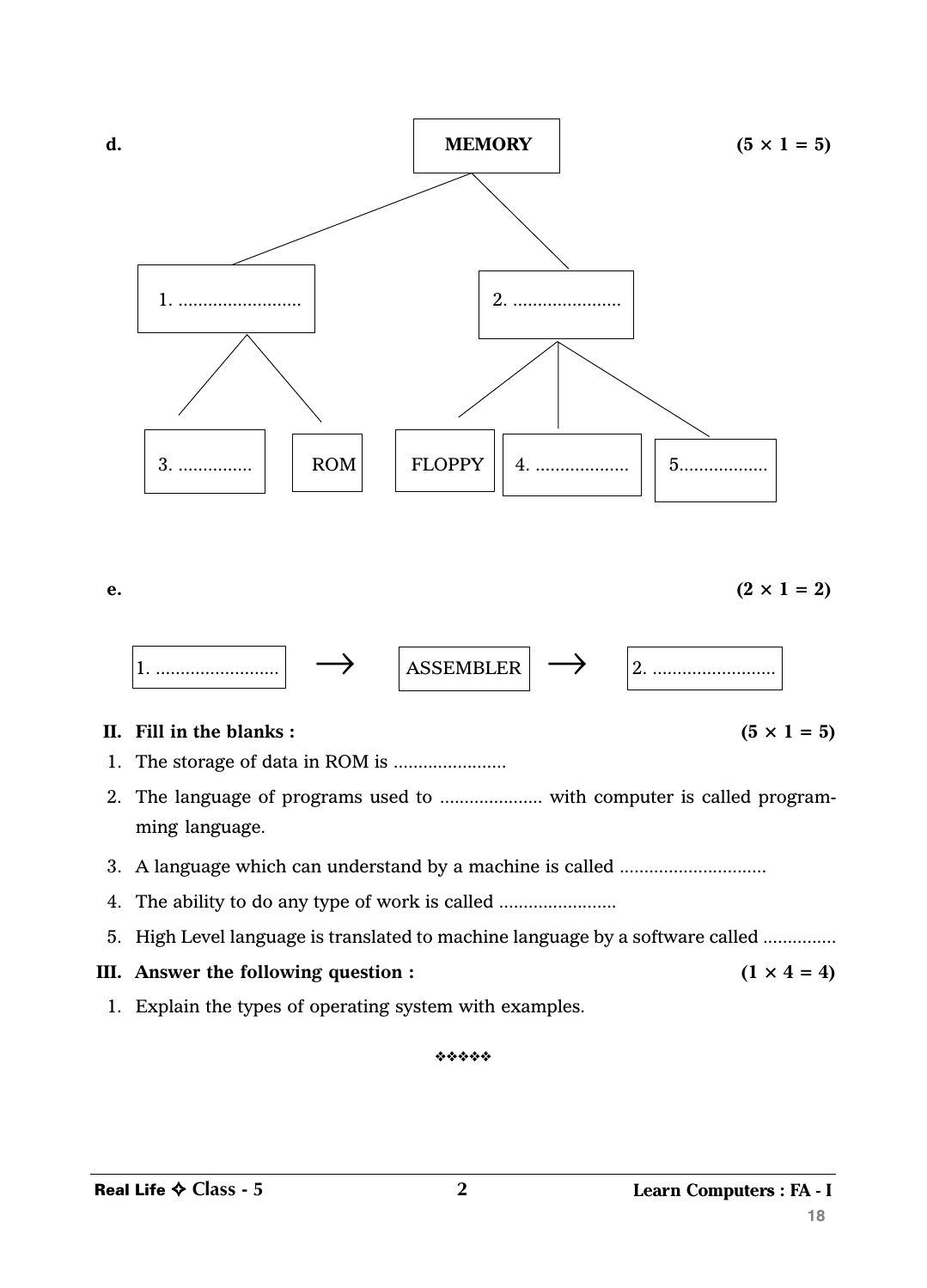| $\partial$ b | $C-18$<br><b>Real Life</b><br><b>Learn Computers</b><br><b>Textbook</b> |              |  |          |  |                                                 | Class - 5     | <b>FORMATIVE ASSESSMENT - II</b> |                    |                           |    |                     |  |
|--------------|-------------------------------------------------------------------------|--------------|--|----------|--|-------------------------------------------------|---------------|----------------------------------|--------------------|---------------------------|----|---------------------|--|
|              | Syllabus:<br>(Chapter - 2)                                              |              |  |          |  |                                                 |               | <b>REAL LIFE LEARN COMPUTERS</b> |                    |                           | 25 |                     |  |
|              | (Pg. No.s: 10 - 18)                                                     | Time: 1 Hour |  |          |  |                                                 |               |                                  | Max. Marks: 25     |                           |    |                     |  |
|              | <b>Name:</b>                                                            |              |  |          |  |                                                 | <b>Class:</b> |                                  | <b>Section:</b>    | <b>Roll No.</b>           |    |                     |  |
|              | I. Answer the following questions.                                      |              |  |          |  |                                                 |               |                                  |                    |                           |    | $(5 \times 3 = 15)$ |  |
|              | 1. Explain about Find option.                                           |              |  |          |  |                                                 |               |                                  |                    |                           |    |                     |  |
|              | 2. Write about Paste Special.                                           |              |  |          |  |                                                 |               |                                  |                    |                           |    |                     |  |
|              | 3. Write any five options of Home menu.                                 |              |  |          |  |                                                 |               |                                  |                    |                           |    |                     |  |
|              | 4. Write about Page Setup.                                              |              |  |          |  |                                                 |               |                                  |                    |                           |    |                     |  |
|              | 5. Write about print.                                                   |              |  |          |  |                                                 |               |                                  |                    |                           |    |                     |  |
|              | II. Choose the correct answer.                                          |              |  |          |  |                                                 |               |                                  | $(5 \times 1 = 5)$ |                           |    |                     |  |
|              | 1.  has width of the paper less than its length.                        |              |  |          |  |                                                 |               |                                  |                    |                           |    |                     |  |
|              | A) Portrait                                                             |              |  |          |  |                                                 |               | B) Landscape C) Page setup       |                    | D) Document               |    |                     |  |
|              |                                                                         |              |  |          |  |                                                 |               |                                  |                    |                           | L  |                     |  |
|              | A) .txt                                                                 |              |  | B) .exe  |  |                                                 |               | $C)$ .doc                        |                    | $D)$ .xls                 |    |                     |  |
|              | 3.  is used to delete the selected text.                                |              |  |          |  |                                                 |               |                                  |                    |                           | ſ  |                     |  |
|              | A) backspace B) undo                                                    |              |  |          |  |                                                 |               | $C)$ cut                         |                    | D) copy                   |    |                     |  |
|              | 4.  option is used to view the typed matter before printing.            |              |  |          |  |                                                 |               |                                  |                    |                           |    |                     |  |
|              |                                                                         |              |  |          |  |                                                 |               |                                  |                    |                           |    |                     |  |
|              |                                                                         |              |  |          |  | A) Exit B) Page Setup C) Print D) Print Preview |               |                                  |                    |                           |    |                     |  |
|              | 5.  displays us the last worked command.                                |              |  |          |  |                                                 |               |                                  |                    |                           | t  |                     |  |
|              | A) cut                                                                  |              |  | B) undo  |  |                                                 |               | $C)$ copy                        |                    | D) redo                   |    |                     |  |
|              | III. Match the following :                                              |              |  |          |  |                                                 |               |                                  |                    |                           |    | $(5 \times 1 = 5)$  |  |
|              | 1. Print                                                                |              |  | $\lceil$ |  |                                                 | A)            | $Ctrl + H$                       |                    |                           |    |                     |  |
|              | 2. Select all                                                           |              |  |          |  |                                                 | B)            | Delete                           |                    |                           |    |                     |  |
|              | 3. Find                                                                 |              |  | $\lceil$ |  |                                                 | $\mathcal{C}$ | $Ctrl + P$                       |                    |                           |    |                     |  |
|              | 4. Replace                                                              |              |  | $\lceil$ |  | $\mathbf{I}$                                    |               | D) Ctrl + $F$                    |                    |                           |    |                     |  |
|              | 5. Clear                                                                |              |  | $\Gamma$ |  |                                                 | E)            | $Ctrl + A$                       |                    |                           |    |                     |  |
|              |                                                                         |              |  |          |  |                                                 | *****         |                                  |                    |                           |    |                     |  |
|              | Real Life $\diamondsuit$ Class - 5                                      |              |  |          |  |                                                 | 1             |                                  |                    | Learn Computers : FA - II |    | 19                  |  |

 $\mathbf l$  $\overline{\phantom{a}}$  $\mathbf{I}$  $\begin{matrix} \end{matrix}$ 

 $\overline{\phantom{a}}$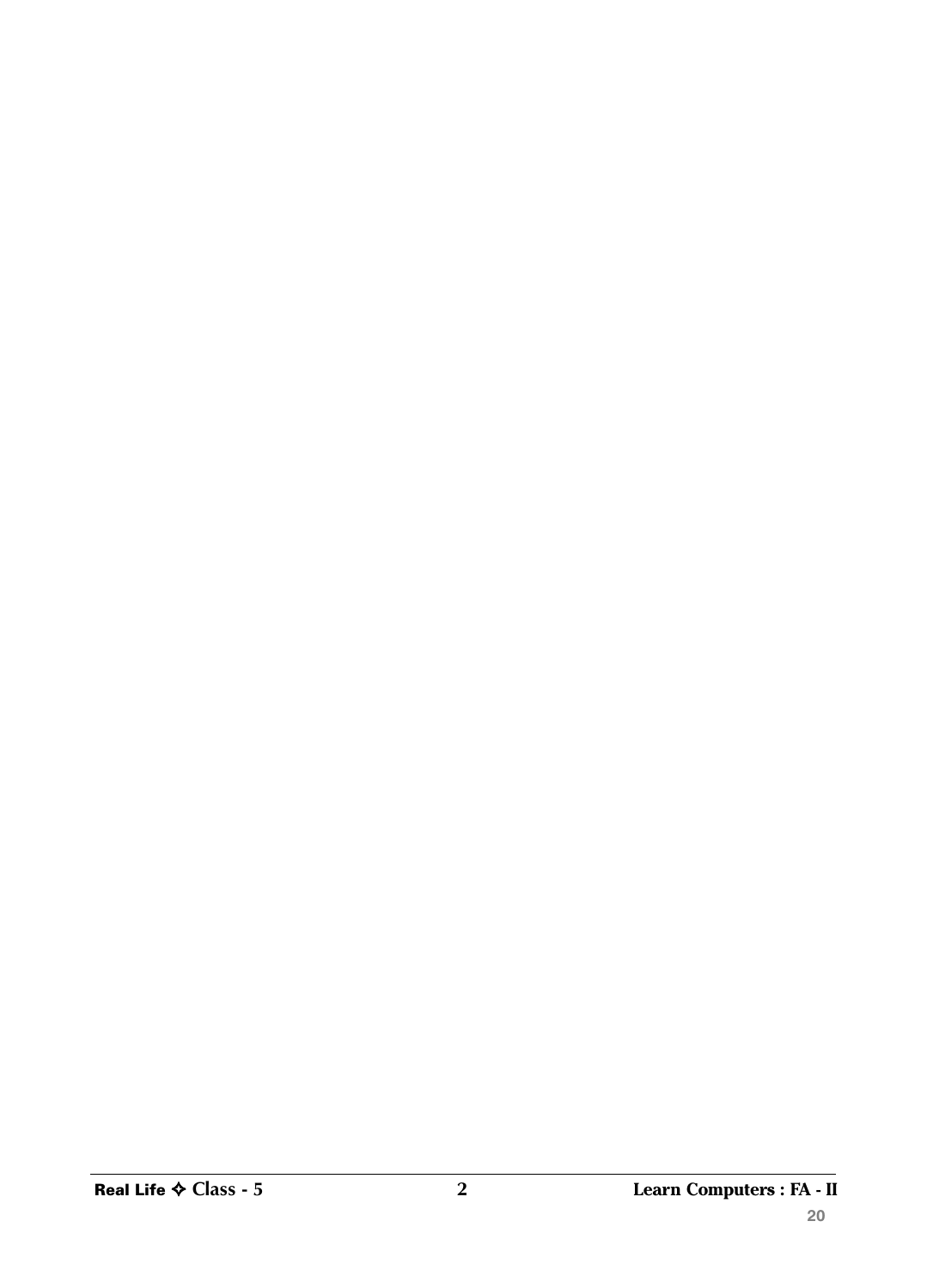|              | $C-18$<br><b>Real Life</b><br><b>Learn Computers</b><br><b>Textbook</b> |              |              | Class - 5 |               |           |               | <b>FORMATIVE ASSESSMENT - III</b> |                            |    |                     |
|--------------|-------------------------------------------------------------------------|--------------|--------------|-----------|---------------|-----------|---------------|-----------------------------------|----------------------------|----|---------------------|
|              | Syllabus:                                                               |              |              |           |               |           |               | <b>REAL LIFE LEARN COMPUTERS</b>  |                            | 25 |                     |
|              | $(Chapters - 4, 5)$<br>$(Pg. No.s: 26 - 45)$                            | Time: 1 Hour |              |           |               |           |               | Max. Marks: 25                    |                            |    |                     |
| <b>Name:</b> |                                                                         |              |              |           | <b>Class:</b> |           |               | <b>Section:</b>                   | <b>Roll No.</b>            |    |                     |
|              | I. Answer the following questions.                                      |              |              |           |               |           |               |                                   |                            |    | $(5 \times 3 = 15)$ |
|              | 1. Write the steps to create mail-merge.                                |              |              |           |               |           |               |                                   |                            |    |                     |
|              | 2. Write the steps to create Data source.                               |              |              |           |               |           |               |                                   |                            |    |                     |
|              | 3. What is Thesaurus?                                                   |              |              |           |               |           |               |                                   |                            |    |                     |
|              | 4. How can we use break option?                                         |              |              |           |               |           |               |                                   |                            |    |                     |
|              | 5. Explain about spelling and Grammar tool.                             |              |              |           |               |           |               |                                   |                            |    |                     |
|              | II. Choose the correct answer.                                          |              |              |           |               |           |               |                                   |                            |    | $(5 \times 1 = 5)$  |
|              | 1.  option helps us to perform calculations.                            |              |              |           |               |           |               |                                   |                            |    |                     |
|              | A) Insert                                                               |              | B) Hyperlink |           |               |           |               | C) Formula                        | D) Grid lines              |    |                     |
|              | 2. Page numbers is present in  menu.                                    |              |              |           |               |           |               |                                   |                            | L  |                     |
|              | A) Insert B) Page layout                                                |              |              |           |               | C) Review |               |                                   | D) View                    |    |                     |
|              | 3.  group used to add place holders.                                    |              |              |           |               |           |               |                                   |                            |    |                     |
|              |                                                                         |              |              |           |               |           |               |                                   |                            |    |                     |
|              | A) Write & Insert B) Merge group C) Both                                |              |              |           |               |           |               |                                   | D) None of these           |    |                     |
|              | 4. Split window option is present in  window.                           |              |              |           |               |           |               |                                   |                            |    |                     |
|              | A) Insert                                                               |              | B) View      |           |               |           | C) Edit       |                                   | D) Window                  |    |                     |
|              | 5.  option helps us to send a letter to many people at the same time.   |              |              |           |               |           |               |                                   |                            |    |                     |
|              | A) Mail Merge                                                           |              | B) Print     |           |               |           |               | C) Formula                        | D) Edit                    |    |                     |
|              | III. Match the following :                                              |              |              |           |               |           |               |                                   |                            |    | $(5 \times 1 = 5)$  |
|              | 1. Main Document                                                        |              |              | L         | $\mathbf{I}$  |           | A)            | Gives help                        |                            |    |                     |
|              | 2. Mail Merge                                                           |              |              |           |               |           | B)            | <b>Tools</b>                      |                            |    |                     |
|              | 3. Language                                                             |              |              |           |               |           | $\mathcal{C}$ | To send letters to many           |                            |    |                     |
|              | 4. Help                                                                 |              |              |           |               |           | D)            | Clipart                           |                            |    |                     |
|              | 5. Picture                                                              |              |              |           |               |           | E)            | Body of the letter                |                            |    |                     |
|              |                                                                         |              |              |           | *****         |           |               |                                   |                            |    |                     |
|              | Real Life $\diamondsuit$ Class - 5                                      |              |              |           | 1             |           |               |                                   | Learn Computers : FA - III |    | 21                  |

 $-\frac{1}{6}$ 

Ť

 $\mathbf{I}$  $\begin{array}{c} \hline \end{array}$  $\mathbf{I}$  $\overline{\phantom{a}}$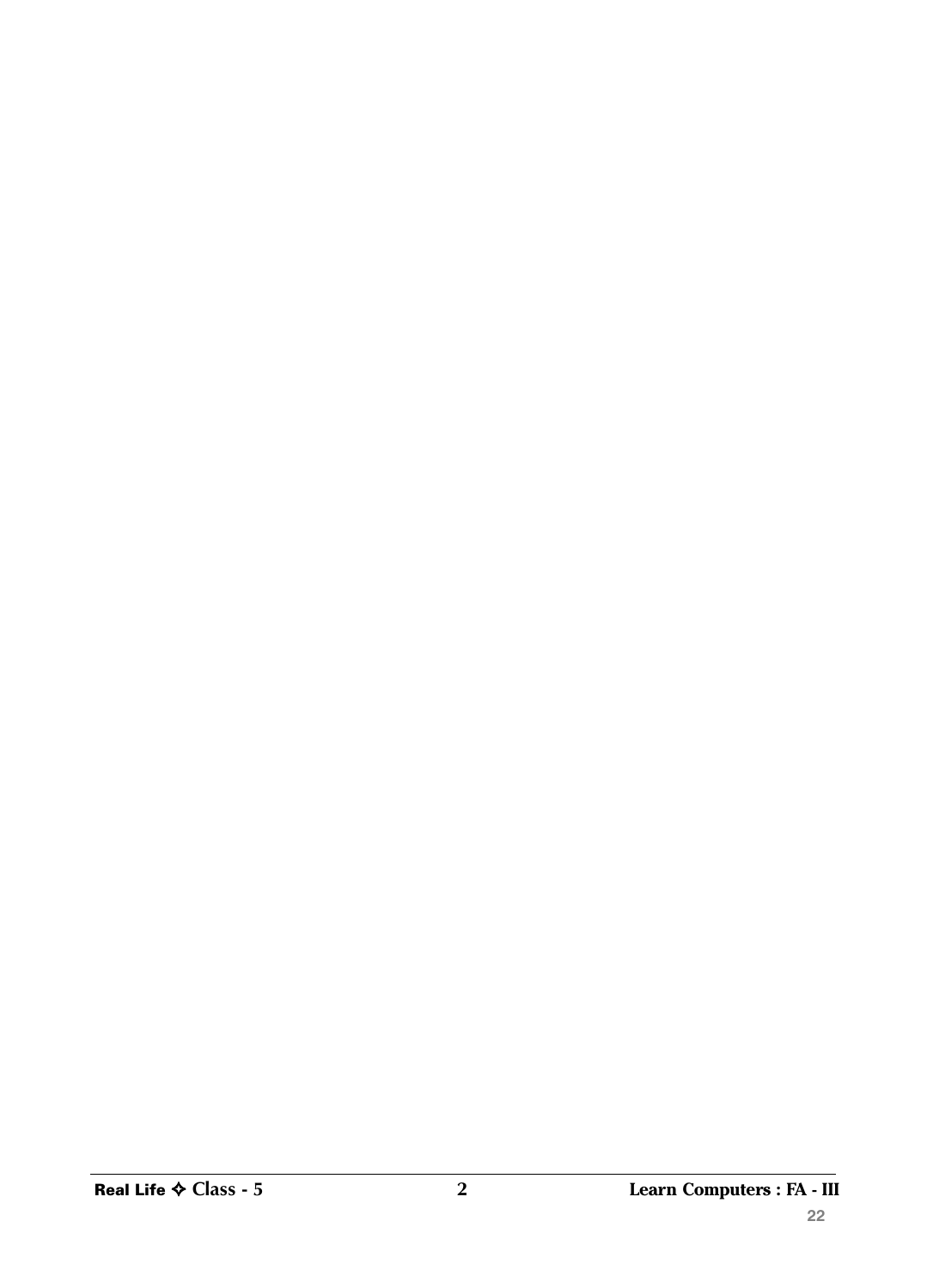|      | $C-18$<br><b>Real Life</b><br><b>Learn Computers</b><br><b>Textbook</b> |              |                                  | Class - 5                |           |               | <b>FORMATIVE ASSESSMENT - IV</b> |                                  |    |
|------|-------------------------------------------------------------------------|--------------|----------------------------------|--------------------------|-----------|---------------|----------------------------------|----------------------------------|----|
|      | Syllabus:                                                               |              | <b>REAL LIFE LEARN COMPUTERS</b> |                          |           |               |                                  | <b>25</b>                        |    |
|      | $(Chapter - 7)$<br>(Pg. No.s: $57 - 63$ )                               | Time: 1 Hour |                                  |                          |           |               | Max. Marks: 25                   |                                  |    |
|      | <b>Name:</b>                                                            |              |                                  | <b>Class:</b>            |           |               | <b>Section:</b>                  | <b>Roll No.</b>                  |    |
|      | I. Answer the following questions.                                      |              |                                  |                          |           |               |                                  | $(5 \times 3 = 15)$              |    |
|      | 1. Write steps involved in changing text colour.                        |              |                                  |                          |           |               |                                  |                                  |    |
|      | 2. What are the steps involved in opening a new presentation?           |              |                                  |                          |           |               |                                  |                                  |    |
|      | 3. Write about the options of home menu.                                |              |                                  |                          |           |               |                                  |                                  |    |
|      | 4. How to start Power Point?                                            |              |                                  |                          |           |               |                                  |                                  |    |
|      | 5. Write any 4 options of Font setting tab.                             |              |                                  |                          |           |               |                                  |                                  |    |
| П. – | Choose the correct answer.                                              |              |                                  |                          |           |               |                                  | $(5 \times 1 = 5)$               |    |
|      | 1. The bar which displays the name of current presentation              |              |                                  |                          |           |               |                                  |                                  |    |
|      | A) Title bar                                                            |              | B) Status bar                    |                          |           |               | C) Tool bar                      | D) Menu bar                      |    |
|      | 2. The font colour button is present in  tool bar.                      |              |                                  |                          |           |               |                                  |                                  |    |
|      | Font setting tab<br>A)                                                  |              |                                  |                          |           |               | B) Paragraph setting tab         |                                  |    |
|      | Drawing tab<br>$\mathcal{C}$                                            |              |                                  |                          |           |               | D) Editing tab                   |                                  |    |
|      | 3. The new slide option is available in  menu.                          |              |                                  |                          |           |               |                                  |                                  |    |
|      | A) View                                                                 |              | B) Page Layout                   |                          | C) Review |               |                                  | D) Home                          |    |
|      | 4. Slide sorter present in  menu.                                       |              |                                  |                          |           |               |                                  |                                  |    |
|      | A) Home                                                                 |              | B) View                          |                          | C) Insert |               |                                  | D) Review                        |    |
|      |                                                                         |              |                                  |                          |           |               |                                  |                                  |    |
|      | A) Documents B) Worksheets                                              |              |                                  |                          |           |               | C) Workbook                      | D) Presentation                  |    |
|      | III. Match the following :                                              |              |                                  |                          |           |               |                                  | $(5 \times 1 = 5)$               |    |
| 1.   |                                                                         |              |                                  | $\Gamma$<br>$\mathbf{I}$ |           | A)            | Chart wizard                     |                                  |    |
|      |                                                                         |              |                                  |                          |           |               |                                  |                                  |    |
| 2.   |                                                                         |              |                                  | $\Gamma$<br>1            |           | B)            | <b>Bullets</b>                   |                                  |    |
|      |                                                                         |              |                                  |                          |           |               |                                  |                                  |    |
| 3.   | 日器                                                                      |              | $\Gamma$                         | $\mathbf{I}$             |           | $\mathcal{C}$ | Paragraph alignment              |                                  |    |
|      |                                                                         |              |                                  |                          |           |               |                                  |                                  |    |
| 4.   |                                                                         |              |                                  | $\Gamma$<br>$\mathbf{I}$ |           | D)            | Slide sorter                     |                                  |    |
|      |                                                                         |              |                                  |                          |           |               |                                  |                                  |    |
| 5.   | Chart                                                                   |              |                                  |                          |           | E)            | New Slide                        |                                  |    |
|      |                                                                         |              |                                  | *****                    |           |               |                                  |                                  |    |
|      | Real Life $\diamond$ Class - 5                                          |              |                                  | 1                        |           |               |                                  | <b>Learn Computers : FA - IV</b> |    |
|      |                                                                         |              |                                  |                          |           |               |                                  |                                  | 23 |

 $\frac{1}{2}$ 

 $\mathbf{I}$  $\overline{\phantom{a}}$  $\mathbf{I}$  $\overline{1}$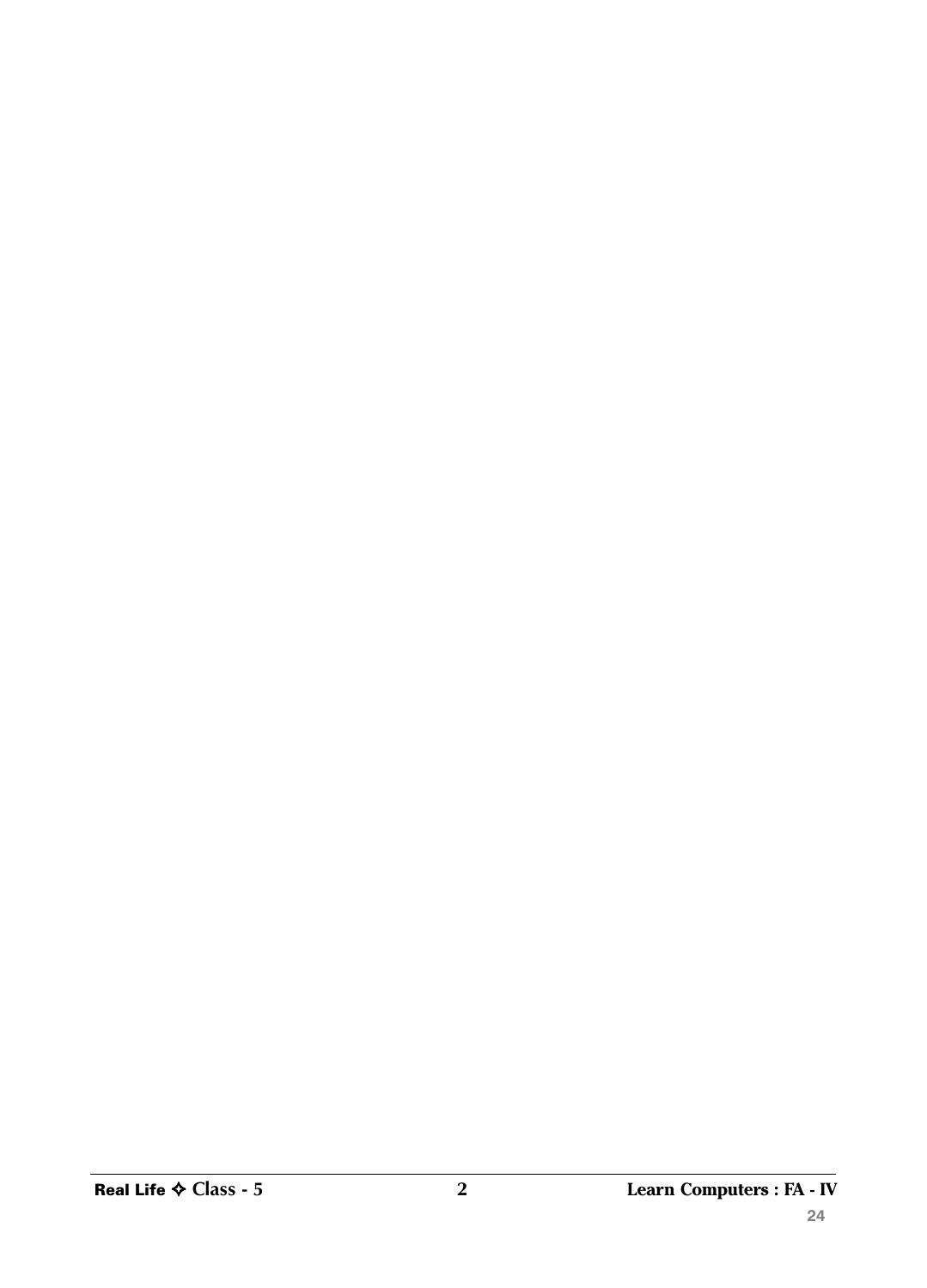| $\delta$ | $C-18$<br><b>Real Life</b><br><b>Learns Computers</b><br><b>Textbook</b> | <b>SUMMATIVE ASSESSMENT - I</b>                                                   | Class - 5     |                 |                                |
|----------|--------------------------------------------------------------------------|-----------------------------------------------------------------------------------|---------------|-----------------|--------------------------------|
|          | Syllabus:<br>(Chapters: 1 - 3)                                           | <b>REAL LIFE LEARN COMPUTERS</b><br>Time: $2\frac{1}{2}$ Hours                    |               | Max. Marks: 50  | <b>50</b>                      |
|          | (Pg. No.s $5 - 25$ :)<br><b>Name:</b>                                    |                                                                                   | <b>Class:</b> | <b>Section:</b> | <b>Roll No.</b>                |
|          |                                                                          | I. Answer the following questions.                                                |               |                 | $(5 \times 3 = 15)$            |
|          |                                                                          | 1. Write about change case option ?                                               |               |                 |                                |
|          |                                                                          | 2. How many types of programming languages ? What are they ?                      |               |                 |                                |
|          |                                                                          | 3. Explain the steps to set font style to the selected text.                      |               |                 |                                |
|          | 4. Explain Find Option.                                                  |                                                                                   |               |                 |                                |
|          |                                                                          | 5. Write any five options of Home menu.                                           |               |                 |                                |
|          |                                                                          | II. Answer any ONE of the following questions.                                    |               |                 | $(1 \times 5 = 5)$             |
|          |                                                                          | 1. Explain the options of Edit menu.                                              |               |                 |                                |
|          |                                                                          | 2. Explain the steps to set Borders and Shading to the selected text or document. |               |                 |                                |
|          |                                                                          | 3. What is memory ? Explain primary and secondary memory.                         |               |                 |                                |
|          | III. Fill in the blanks.                                                 |                                                                                   |               |                 | $(5 \times 1 = 5)$             |
|          | computer.                                                                | 1. Operating system is a software, which acts as  between user and                |               |                 |                                |
| 2.       |                                                                          |                                                                                   |               |                 |                                |
|          |                                                                          |                                                                                   |               |                 |                                |
|          |                                                                          |                                                                                   |               |                 |                                |
|          |                                                                          |                                                                                   |               |                 |                                |
|          | IV. Write the missing letters.                                           |                                                                                   |               |                 | $(5 \times 2 = 10)$            |
|          | 1. $P_G_L_T_T$                                                           |                                                                                   |               |                 |                                |
|          | 2. H $_P_R$ $_R$ INK                                                     |                                                                                   |               |                 |                                |
|          | 3. $A$ <sup>TE</sup>                                                     |                                                                                   |               |                 |                                |
|          | 4. $O I_N A_I$ ION                                                       |                                                                                   |               |                 |                                |
|          | 5. $B_L_E_S$                                                             |                                                                                   |               |                 |                                |
|          | Real Life $\diamond$ Class - 5                                           |                                                                                   | 1             |                 | Learn Computers : SA - I<br>25 |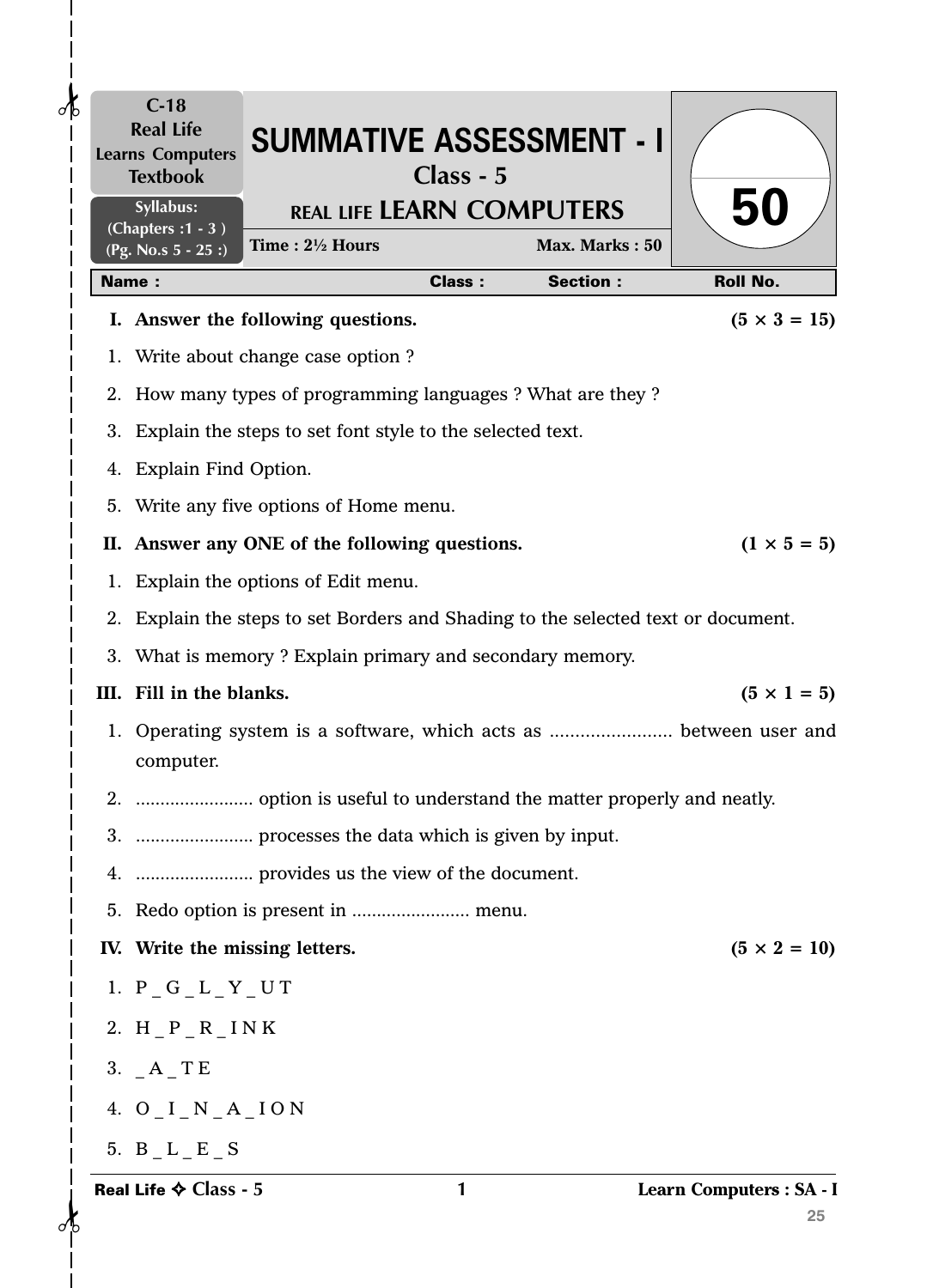| V. Match the following.                              |                                |              |  |                                      |  |           |                | $(5 \times 2 = 10)$ |  |  |
|------------------------------------------------------|--------------------------------|--------------|--|--------------------------------------|--|-----------|----------------|---------------------|--|--|
| 1. Find                                              | $\Gamma$                       | $\mathbf{1}$ |  | A) Page Layout Menu                  |  |           |                |                     |  |  |
| 2. Underline                                         | $\overline{[}$                 | $\mathbf{I}$ |  | B) $Ctrl + F$                        |  |           |                |                     |  |  |
| 3. Columns                                           | $\mathsf{L}$                   | $\mathbf{I}$ |  | $C)$ Ctrl + H                        |  |           |                |                     |  |  |
| 4. Page setup                                        | [                              | $\mathbf{I}$ |  | D) Ctrl + U                          |  |           |                |                     |  |  |
| 5. Replace                                           | $\left[ \right]$               | $\mathbf{I}$ |  | E) The size of paper and the margins |  |           |                |                     |  |  |
| VI. Choose the correct answer.<br>$(5 \times 1 = 5)$ |                                |              |  |                                      |  |           |                |                     |  |  |
| 1.  is used to delete the selected text.             |                                |              |  |                                      |  |           | $\lceil$       | $\mathbf{I}$        |  |  |
|                                                      | A) Backspace B) Cut            |              |  | C) Copy                              |  | D) Undo   |                |                     |  |  |
| 2. Borders and shading is present in  menu.          |                                |              |  |                                      |  |           |                |                     |  |  |
|                                                      | A) Page Layout B) Home C) View |              |  |                                      |  | D) Review |                |                     |  |  |
|                                                      |                                |              |  |                                      |  |           | $\overline{[}$ |                     |  |  |
| A) .txt                                              | B) .exe                        |              |  | $C)$ .doc                            |  | $D)$ .xls |                |                     |  |  |
| 4.  cancel the Undo action.                          |                                |              |  |                                      |  |           | L              |                     |  |  |
| A) Cut                                               | B) Undo                        |              |  | C) Copy                              |  | D) Redo   |                |                     |  |  |
| 5. Font style and colour is present in  menu.        |                                |              |  |                                      |  |           | I              |                     |  |  |
| A) View                                              | B) Edit                        |              |  | C) Format                            |  | D) File   |                |                     |  |  |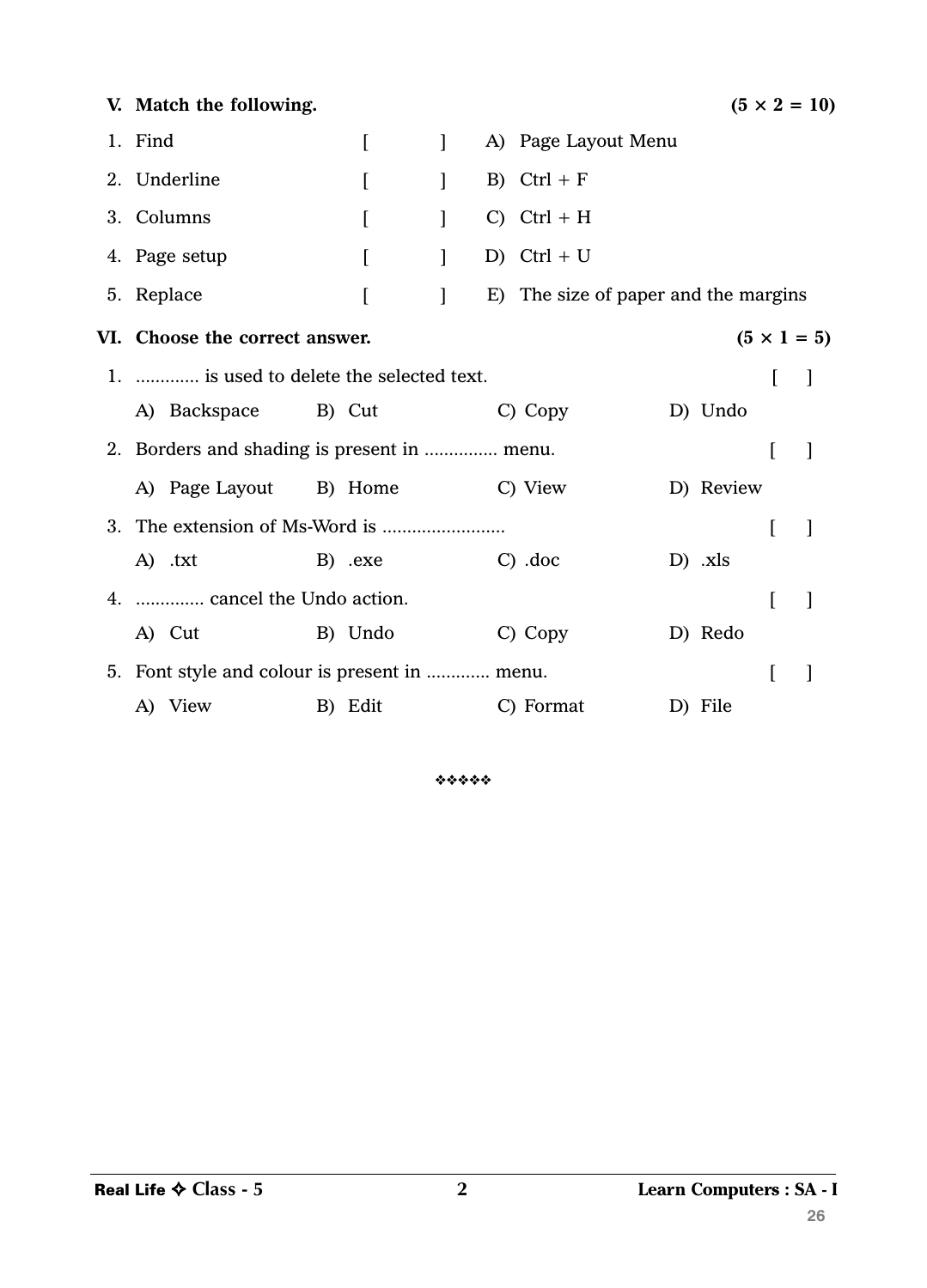| $\partial\mathbf{b}$ | $C-18$<br><b>Real Life</b><br><b>Learn Computers</b><br><b>Textbook</b> | <b>SUMMATIVE ASSESSMENT - II</b>                        | Class - 5     |                 |                                |
|----------------------|-------------------------------------------------------------------------|---------------------------------------------------------|---------------|-----------------|--------------------------------|
|                      | Syllabus:<br>$(1 - 6$ Chapters)                                         | <b>REAL LIFE LEARN COMPUTERS</b>                        |               |                 | 50                             |
|                      | (Pg. No.s: 5 - 56)                                                      | Time: 21/2 Hours                                        |               | Max. Marks: 50  |                                |
|                      | <b>Name:</b>                                                            |                                                         | <b>Class:</b> | <b>Section:</b> | <b>Roll No.</b>                |
|                      |                                                                         | I. Answer the following questions.                      |               |                 | $(5 \times 3 = 15)$            |
|                      |                                                                         | 1. Write any five options of standard tool bar.         |               |                 |                                |
|                      | 2. Write about tabs option.                                             |                                                         |               |                 |                                |
|                      |                                                                         | 3. Write the steps to create Main Document.             |               |                 |                                |
|                      | 4. Explain Find option.                                                 |                                                         |               |                 |                                |
|                      |                                                                         | 5. Explain the types of operating system with examples. |               |                 |                                |
|                      |                                                                         | II. Answer any ONE of the following questions.          |               |                 | $(1 \times 5 = 5)$             |
|                      |                                                                         | 1. Explain about workbook and worksheet.                |               |                 |                                |
| $2_{-}$              |                                                                         | How can we insert Header adn Footer?                    |               |                 |                                |
|                      |                                                                         | 3. Write the steps to create Mail-Merge.                |               |                 |                                |
|                      | III. Fill in the blanks.                                                |                                                         |               |                 | $(5 \times 1 = 5)$             |
|                      |                                                                         |                                                         |               |                 |                                |
|                      |                                                                         |                                                         |               |                 |                                |
|                      |                                                                         | 3.  group used to add place holders.                    |               |                 |                                |
|                      |                                                                         |                                                         |               |                 |                                |
|                      |                                                                         | 5.  is a feature which allows us to format text.        |               |                 |                                |
|                      | IV. Write the missing letters.                                          |                                                         |               |                 | $(5 \times 2 = 10)$            |
|                      | 1. B R ER                                                               |                                                         |               |                 |                                |
|                      | 2. A IG E T                                                             |                                                         |               |                 |                                |
|                      | 3. $V_R_A_I$ I ITY                                                      |                                                         |               |                 |                                |
|                      | 4. $F_R_R$ _T                                                           |                                                         |               |                 |                                |
|                      | 5. W R SH T                                                             |                                                         |               |                 |                                |
|                      | Real Life $\diamond$ Class - 5                                          |                                                         | 1             |                 | Learn Computers : SA - I<br>27 |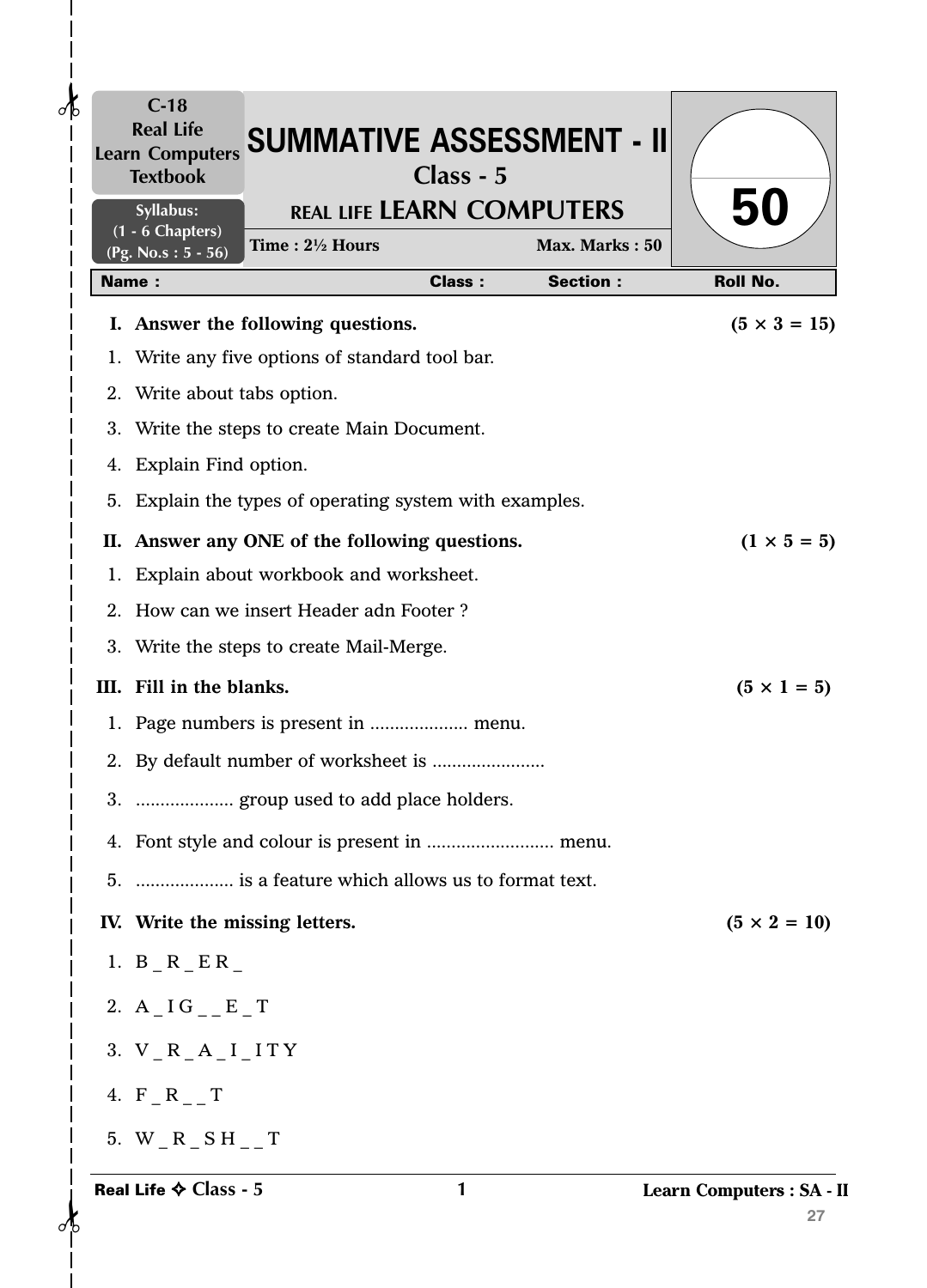| V. Match the following.                                        |  |          |              |  |                                          |         |   | $(5 \times 2 = 10)$ |  |  |
|----------------------------------------------------------------|--|----------|--------------|--|------------------------------------------|---------|---|---------------------|--|--|
| 1. Split cells                                                 |  | L        | $\mathbf{I}$ |  | A) Insert                                |         |   |                     |  |  |
| 2. Borders                                                     |  | $\Gamma$ | 1            |  | B) Divides the cells                     |         |   |                     |  |  |
| 3. Date and Time                                               |  | L        |              |  | C) To send letters to many               |         |   |                     |  |  |
| 4. End of the row                                              |  | L        | 1            |  | D) Apply Border to paragraph             |         |   |                     |  |  |
| 5. Mail merge                                                  |  |          | $\mathbf{1}$ |  | E) Ctrl + Right Arrow                    |         |   |                     |  |  |
| VI. Choose the correct answer.<br>$(5 \times 1 = 5)$           |  |          |              |  |                                          |         |   |                     |  |  |
|                                                                |  |          |              |  |                                          |         |   |                     |  |  |
| A) Backspace B) Undo                                           |  |          |              |  | C) Cut                                   | D) Copy |   |                     |  |  |
| 2.  option is used to change the view size of worksheet.       |  |          |              |  |                                          |         |   | 1                   |  |  |
| A) Help                                                        |  |          |              |  | B) Autosum C) Sort                       | D) Zoom |   |                     |  |  |
|                                                                |  |          |              |  |                                          |         | I | $\mathbf{I}$        |  |  |
| A) Text box B) Clipart C) Symbols D) Numbers                   |  |          |              |  |                                          |         |   |                     |  |  |
| 4.  option is used to change lower case letters to upper case. |  |          |              |  |                                          |         |   | 1                   |  |  |
| A) Bullets                                                     |  |          |              |  | B) Borders C) Change case D) Spell check |         |   |                     |  |  |
| 5.  option is used to preview the merge results.               |  |          |              |  |                                          |         | L |                     |  |  |
| A) Print Document B) Preview results C) Draw                   |  |          |              |  |                                          | D) Find |   |                     |  |  |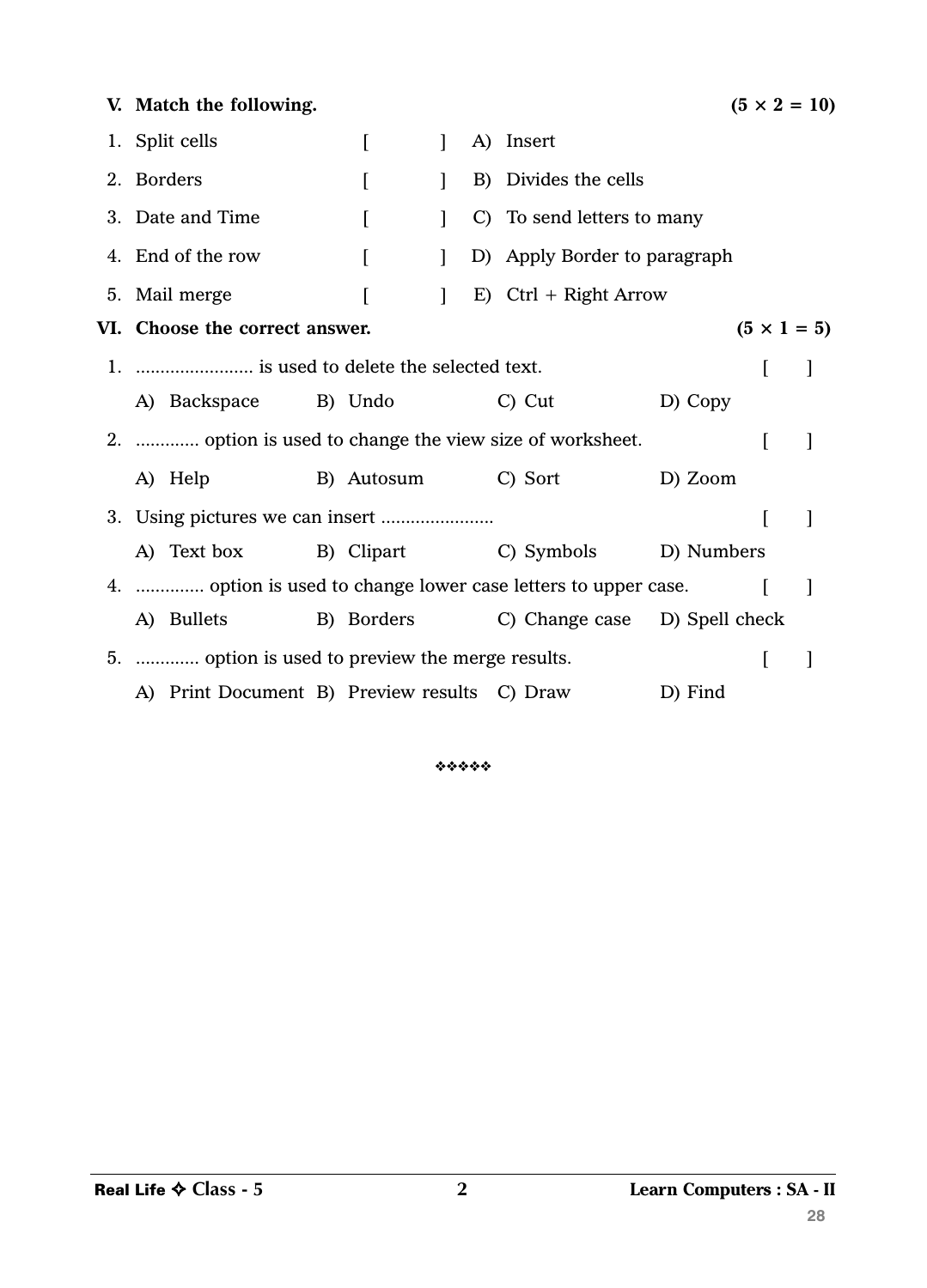| $\delta$ | $C-18$<br><b>Real Life</b><br><b>Learn Computers</b><br><b>Textbook</b> | <b>SUMMATIVE ASSESSMENT - III</b>                                 | Class - 5     |                 |                                  |
|----------|-------------------------------------------------------------------------|-------------------------------------------------------------------|---------------|-----------------|----------------------------------|
|          | Syllabus:                                                               | <b>REAL LIFE LEARN COMPUTERS</b>                                  |               |                 | <b>50</b>                        |
|          | (Chapters $1 - 8$ )<br>(Pg. No.s: $5 - 69$ )                            | Time: 21/2 Hours                                                  |               | Max. Marks: 50  |                                  |
|          | <b>Name:</b>                                                            |                                                                   | <b>Class:</b> | <b>Section:</b> | <b>Roll No.</b>                  |
|          |                                                                         | I. Answer the following questions.                                |               |                 | $(5 \times 3 = 15)$              |
|          |                                                                         | 1. Write the steps involved in changing text colour.              |               |                 |                                  |
|          |                                                                         | 2. Write any four options of tools menu.                          |               |                 |                                  |
|          | 3. Write about paste special.                                           |                                                                   |               |                 |                                  |
|          |                                                                         | 4. What is a web browser? Name any web browser.                   |               |                 |                                  |
|          |                                                                         | 5. What are the advantages of computer?                           |               |                 |                                  |
|          |                                                                         | II. Answer any ONE of the following questions.                    |               |                 | $(1 \times 5 = 5)$               |
|          |                                                                         | 1. Write the steps to merge the data.                             |               |                 |                                  |
|          |                                                                         | 2. Explain the steps to select entire row and entire column.      |               |                 |                                  |
|          |                                                                         | 3. Explain the steps to set bullets to selected matter.           |               |                 |                                  |
|          | III. Fill in the blanks:                                                |                                                                   |               |                 | $(5 \times 1 = 5)$               |
|          |                                                                         |                                                                   |               |                 |                                  |
|          |                                                                         |                                                                   |               |                 |                                  |
|          |                                                                         | 3.  option is used to give numbers format to the selected matter. |               |                 |                                  |
|          |                                                                         | 4. WWW stands for                                                 |               |                 |                                  |
|          |                                                                         | 5. We can  neatly using grid lines.                               |               |                 |                                  |
|          | IV. Write the missing letters.                                          |                                                                   |               |                 | $(5 \times 2 = 10)$              |
|          | 1. W $_R$ K $_H$ $_H$ $_T$                                              |                                                                   |               |                 |                                  |
|          | 2. $P_{W_{--}}P_{--}N T$                                                |                                                                   |               |                 |                                  |
|          | 3. $C_L_M N$                                                            |                                                                   |               |                 |                                  |
|          | 4. $I_T_RN_T$                                                           |                                                                   |               |                 |                                  |
|          | 5. $N_M_E_R_R_N$                                                        |                                                                   |               |                 |                                  |
|          | Real Life $\diamond$ Class - 5                                          |                                                                   | 1             |                 | Learn Computers : SA - III<br>29 |

 $\begin{array}{c}\n\bullet \\
\bullet \\
\bullet\n\end{array}$ 

 $\vert$  $\begin{array}{c} \hline \end{array}$  $\overline{\phantom{a}}$  $\begin{array}{c} \end{array}$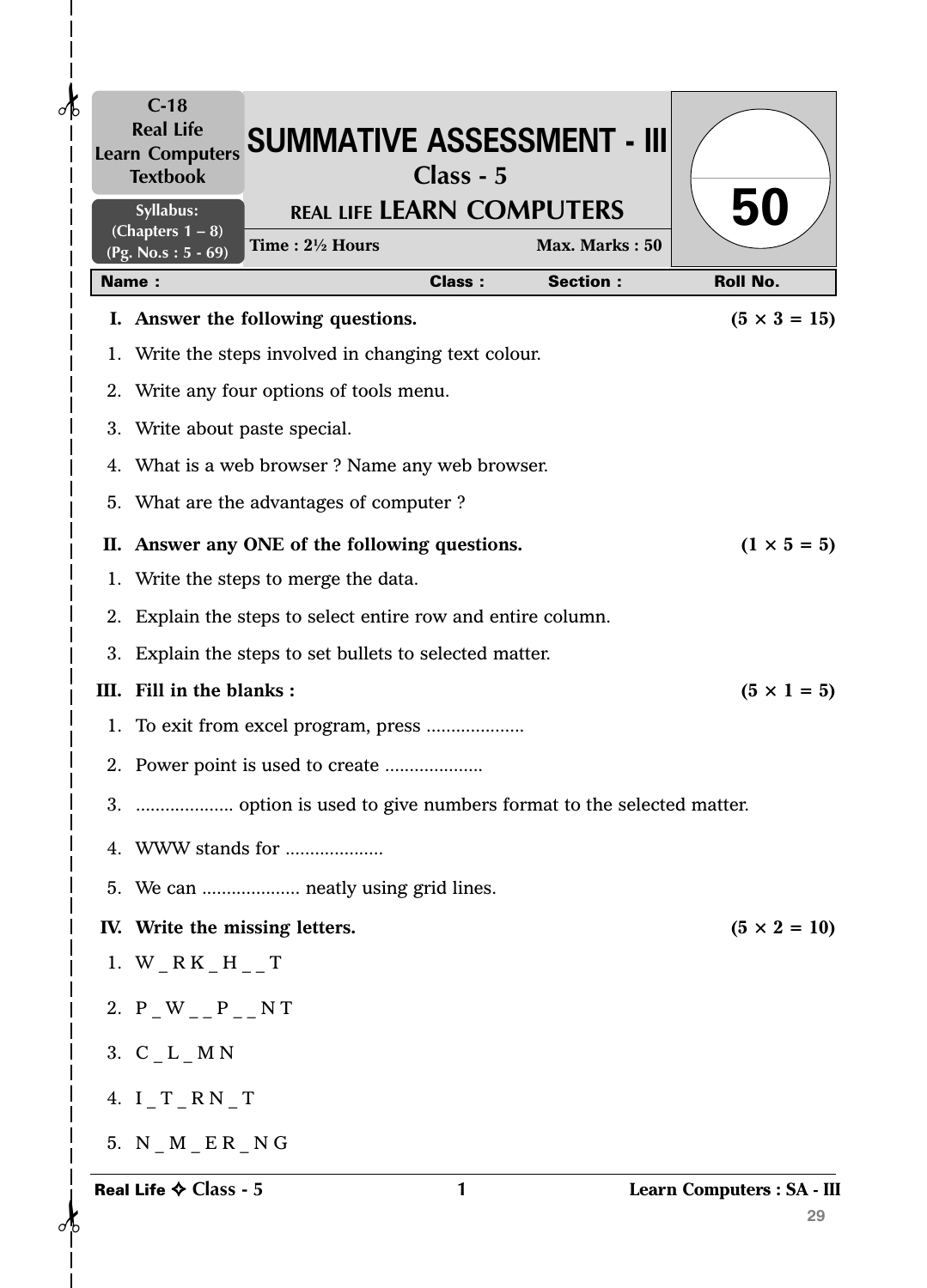| V. Match the following.                                      |                                                |              |    |                            |  |             |   | $(5 \times 2 = 10)$ |  |  |  |
|--------------------------------------------------------------|------------------------------------------------|--------------|----|----------------------------|--|-------------|---|---------------------|--|--|--|
| 1. Find                                                      | L                                              | $\mathbf{1}$ |    | A) Ctrl + A                |  |             |   |                     |  |  |  |
| 2. Language                                                  | $\Gamma$                                       | 1            |    | B) To find recipients list |  |             |   |                     |  |  |  |
| 3. Select all                                                |                                                | 1            |    | C) View                    |  |             |   |                     |  |  |  |
| 4. Web layout                                                | D) First setup of network<br>$\mathbf{I}$<br>L |              |    |                            |  |             |   |                     |  |  |  |
| 5. ARPANET                                                   |                                                | 1            | E) | <b>Tools</b>               |  |             |   |                     |  |  |  |
| VI. Choose the correct answer.<br>$(5 \times 1 = 5)$         |                                                |              |    |                            |  |             |   |                     |  |  |  |
|                                                              |                                                | L            |    |                            |  |             |   |                     |  |  |  |
| A) Documents                                                 |                                                |              |    | B) Worksheets              |  |             |   |                     |  |  |  |
| C) Workbook                                                  |                                                |              |    | D) Presentation            |  |             |   |                     |  |  |  |
| 2.  option is used to set text in columns.                   |                                                |              |    |                            |  |             | ſ |                     |  |  |  |
| A) Text                                                      |                                                |              |    | B) Hyperlink C) Column     |  | D) None     |   |                     |  |  |  |
| 3. Cell Number box is present in                             |                                                |              |    |                            |  |             |   |                     |  |  |  |
| A) Status bar B) Menu bar C) Standard Toolbar D) Formula bar |                                                |              |    |                            |  |             |   |                     |  |  |  |
| 4.  is selected to view a document before printing.          |                                                |              |    |                            |  |             | L | $\Box$              |  |  |  |
| A) Normal B) Web Layout C) Print Layout D) Print             |                                                |              |    |                            |  |             |   |                     |  |  |  |
| 5.  is popularly known as net.                               |                                                |              |    |                            |  |             | I |                     |  |  |  |
| A) E-mail                                                    | B) Intranet                                    |              |    | C) Internet                |  | D) Extranet |   |                     |  |  |  |